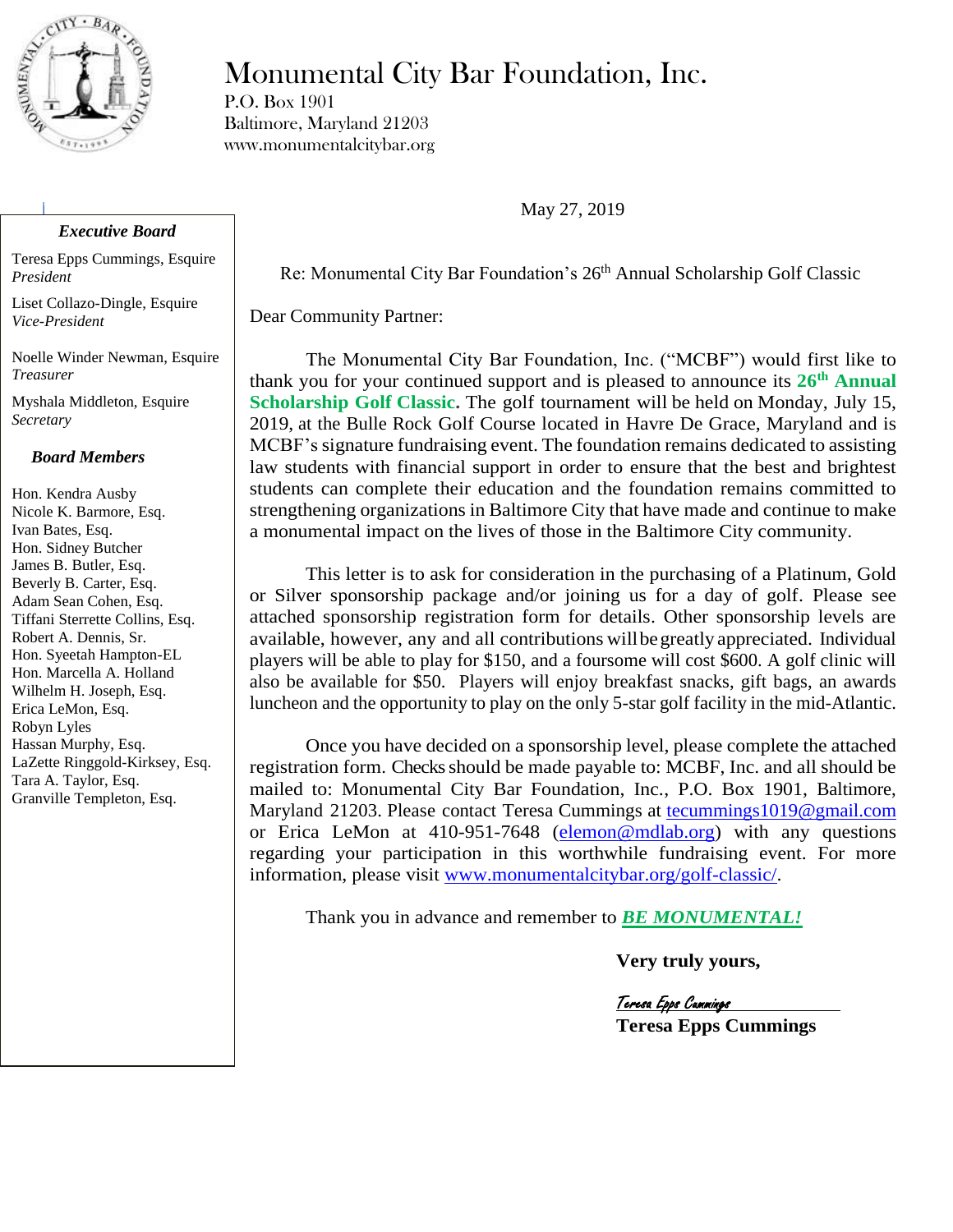

Monumental City Bar Foundation, Inc.

P.O. Box 1901 Baltimore, Maryland 21203 www.monumentalcitybar.org

# **26th ANNUAL SCHOLARSHIP GOLF CLASSIC SPONSORSHIP LEVELS**

## **Platinum Level: \$20,000.00**

Title Sponsor: Sponsor's name/logo will appear on golf apparel and/or accessories given to each golfer

3 Foursomes (includes awards luncheon)

Logo Banner prominently displayed at awards luncheon

3 Tee Box and/or Green Sponsorship Signs

## **Gold Level: \$10,000.00**

## **2 Foursomes (includes awards luncheon)**

Logo Banner prominently displayed at awards luncheon

2 Tee Box and/or Green Sponsorship Signs



## **Silver Level: \$5,000.00**

## **1 Foursome (includes awards luncheon)**

Logo Banner prominently displayed at awards luncheon

1 Tee Box or Green Sponsorship Sign

#### Additional Sponsorship Levels:

\$3,000.00 - Luncheon Sponsor: Sponsor's name/logo will appear on each table at the awards luncheon

\$2,000.00 - Trophy Sponsor: Sponsor's name/logo will be engraved on the back of all tournament trophies

\$1,500.00 - Beverage Cart Sponsor: Sponsor's name/logo will appear on beverage cart

\$200.00- Hole Sponsor: Tee Box or Green Sponsorship Sign (36 available)

*All sponsors will be recognized at the Awards Luncheon. For more information, visit [www.monumentalcitybar.org/golf-classic/](http://www.monumentalcitybar.org/golf-classic/)*